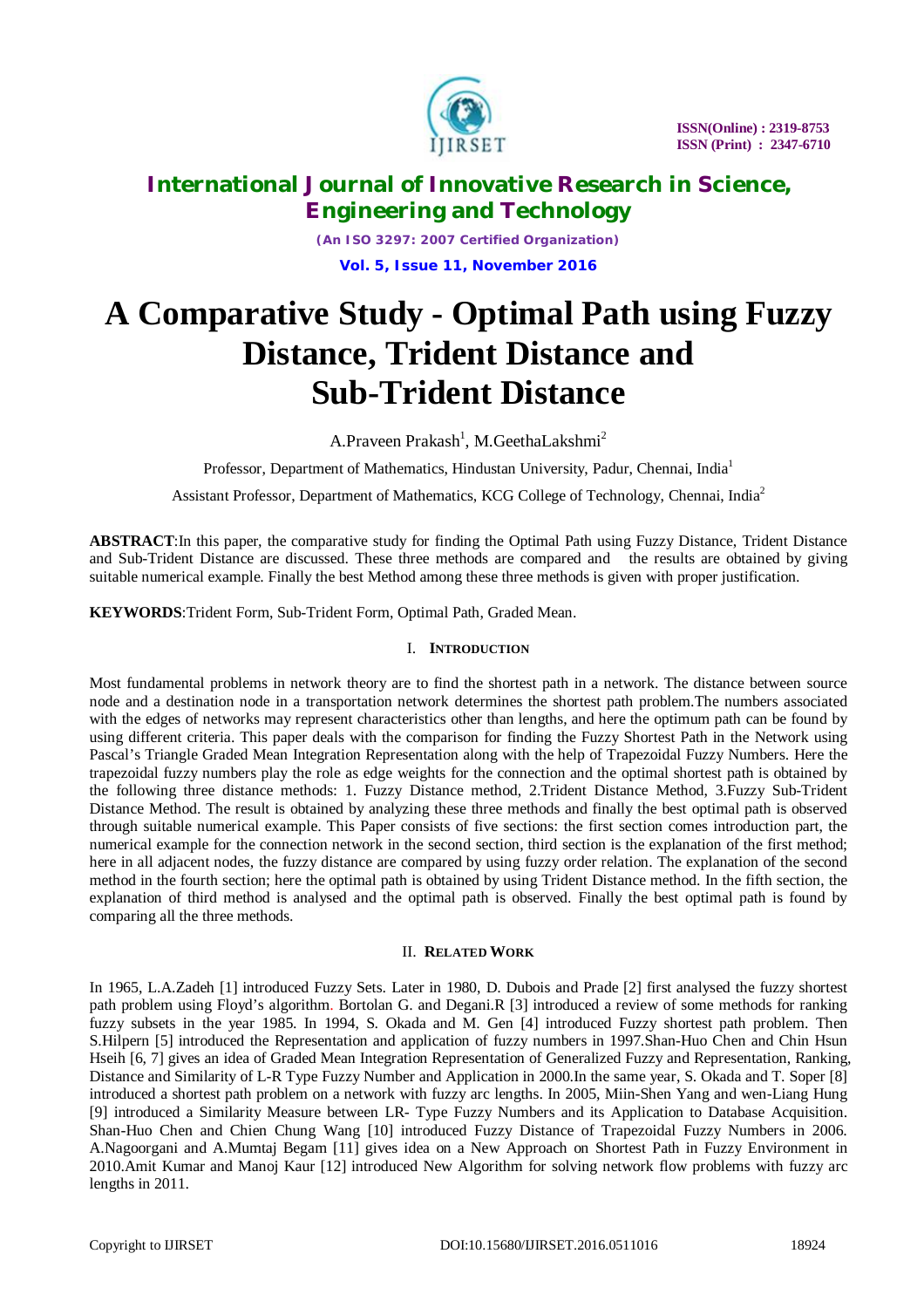

*(An ISO 3297: 2007 Certified Organization)*

**Vol. 5, Issue 11, November 2016**

#### III. **NUMERICAL EXAMPLE**

Let us consider the following example for the Connection Network and the edge weights are Trapezoidal Fuzzy Numbers:



**Fig. 1 Example for Connection Network**

IV.EXPLANATION OF METHOD : 1

The Optimal Path using Fuzzy Distance is given in Method: 1 as follows:

#### A. *ORDER RELATION*

For fuzzy order relation [3], let us consider two trapezoidal fuzzy numbers

 $A = (a_1, a_2, a_3, a_4), B = (b_1, b_2, b_3, b_4)$ 

Then A leq B iff the following inequalities hold: (i)  $a_1 \le b_1$  (ii)  $a_2 \le b_2$  (iii)  $a_3 \le b_3$  (iv)  $a_4 \le b_4$ .

#### B. *FUZZY DISTANCE*

Let  $A = (a_1, a_2, a_3, a_4)$  and  $B = (b_1, b_2, b_3, b_4)$  are two trapezoidal fuzzy numbers and their Graded Mean Integration Representation are P (A), P (B) respectively. Assume

$$
S_i = \frac{(a_i - P(A) + b_i - P(B))}{2}, i = 1, 2, 3, 4;
$$

 $C_i = |P(A) - P(B)| + S_i, i = 1,2,3,4;$ 

Then the fuzzy distance of A, B is  $c = (c_1, c_2, c_3, c_4)$ .

#### *C. PASCAL'S TRIANGLE GRADED MEAN APPROACH*

The Graded Mean Integration Representation for generalized fuzzy number by Chen and Hsieh [5, 6].But the present approach is very simple for analyzing fuzzy variables to get the optimum shortest path. This procedure is taken from the following Pascal's triangle. We take the coefficients of fuzzy variables as Pascal's triangle numbers.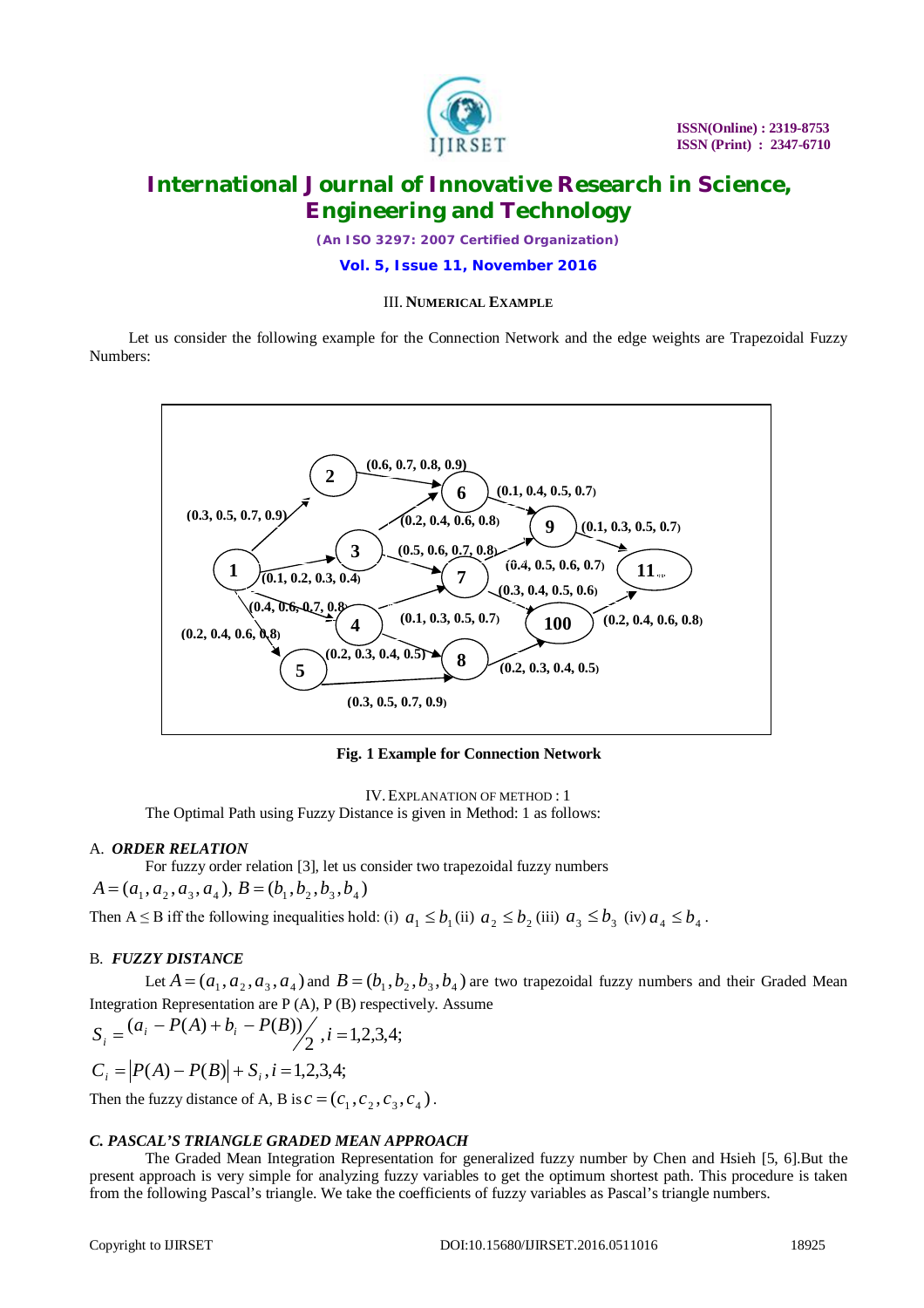

*(An ISO 3297: 2007 Certified Organization)*

### **Vol. 5, Issue 11, November 2016**

Then we just add and divide by the total of Pascal's number and we call it as Pascal's Triangle Graded Mean Approach [13].



*Fig. 2 PASCAL'S TRIANGLE*

The following are the Pascal's triangular approach:

Let  $A = (a_1, a_2, a_3, a_4)$  and  $B = (b_1, b_2, b_3, b_4)$  are two trapezoidal fuzzy numbers then we can take the coefficient of fuzzy numbers from Pascal's triangles and apply the approach we get the following formula:

$$
P(A) = \frac{a_1 + 3a_2 + 3a_3 + a_4}{8};
$$
  

$$
P(B) = \frac{b_1 + 3b_2 + 3b_3 + b_4}{8}
$$

The coefficients of  $a_1, a_2, a_3, a_4$  and  $b_1, b_2, b_3, b_4$  are 1, 3, 3, 1. This approach can be extended for n-dimensional Pascal's Triangular fuzzy order also.

### *D. CALCULATION PART*

The Calculations to find the optimal path using Fuzzy Distance with the help of order relation are shown in the tables: 1, 2, and 3 given below: [11]

| NODE(1,2)                                                           | $\text{NODE}(1,3)$                                                   |  |
|---------------------------------------------------------------------|----------------------------------------------------------------------|--|
| $P(A)=P(1,1)=(0,0,0,0)=0/8=0$                                       | $P(A)=P(1,1)=(0,0,0,0)=0/8=0$                                        |  |
| $P(B)=P(1,2)=(0.3,0.5,0.7,0.9)$<br>$=(0.3+3(0.5)+3(0.7)+0.9)/8=0.6$ | $P(B)=P(1,3)=(0.1,0.2,0.3,0.4)$<br>$=(0.1+3(0.2)+3(0.3)+0.4)/8=0.25$ |  |
| $S1=(0-0+0.3-0.6)/2= -0.15$                                         | $S1=(0-0+0.1-0.25)/2= -0.075$                                        |  |
| $S2=(0-0+0.5-0.6)/2=0.05$                                           | $S2=(0-0+0.2-0.25)/2 = -0.025$                                       |  |

#### **TABLE 1 CALCULATION PART**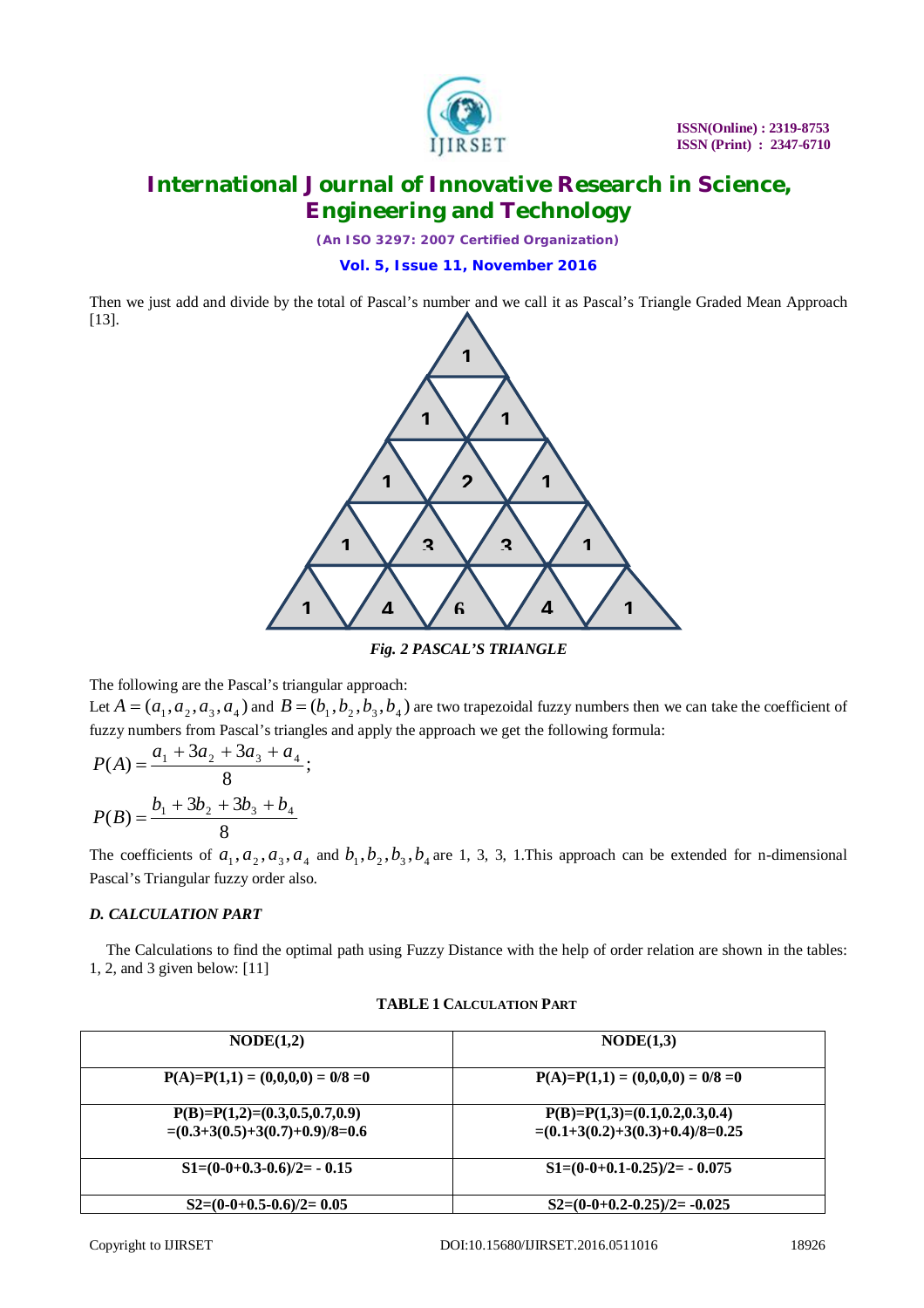

*(An ISO 3297: 2007 Certified Organization)*

### **Vol. 5, Issue 11, November 2016**

| $S3=(0-0+0.7-0.6)/2=0.05$       | $S3=(0-0+0.3-0.25)/2=0.025$        |
|---------------------------------|------------------------------------|
| $S4=(0-0+0.9-0.6)/2=0.15$       | $S4=(0-0+0.4-0.25)/2=0.075$        |
| $C1 =  0-0.6  + (-0.15) = 0.45$ | $C1 =  0-0.25  + (-0.075) = 0.175$ |
| $C2 =  0-0.6  + (-0.05) = 0.55$ | $C2 =  0-0.25  + (-0.025) = 0.225$ |
| $C3 =  0-0.6  + (0.05) = 0.65$  | $C3 =  0-0.25  + (0.025) = 0.275$  |
| $C4 =  0-0.6  + (0.15) = 0.75$  | $C4= 0-0.25 +(0.075)=0.325$        |
| $C=(0.45, 0.55, 0.65, 0.75)$    | $C=(0.175, 0.225, 0.275, 0.325)$   |

### **TABLE 2 CALCULATION PART**

| NODE(1,4)                                                              | NODE(1,5)                                                           |
|------------------------------------------------------------------------|---------------------------------------------------------------------|
| $P(A)=P(1,1)=(0,0,0,0)=0/8=0$                                          | $P(A)=P(1,1)=(0,0,0,0)=0/8=0$                                       |
| $P(B)=P(1,4)=(0.4,0.6,0.7,0.8)$<br>$=(0.4+3(0.6)+3(0.7)+0.8)/8=0.6375$ | $P(B)=P(1,5)=(0.2,0.4,0.6,0.8)$<br>$=(0.2+3(0.4)+3(0.6)+0.8)/8=0.5$ |
| $S1=(0-0+0.4-0.6375)/2=$ - 0.11875                                     | $S1=(0-0+0.2-0.5)/2= -0.15$                                         |
| $S2=(0-0+0.6-0.6375)/2= -0.01875$                                      | $S2=(0-0+0.4-0.5)/2=-0.05$                                          |
| $S3=(0-0+0.7-0.6375)/2=0.03125$                                        | $S3=(0-0+0.6-0.5)/2=0.05$                                           |
| $S4=(0-0+0.8-0.6375)/2=0.08125$                                        | $S4=(0-0+0.8-0.5)/2=0.15$                                           |
| $C1 =  0-0.6375  + (-0.11875) = 0.51875$                               | $C1 =  0-0.5  + (-0.15) = 0.35$                                     |
| $C2 =  0-0.6375  + (-0.01875) = 0.61875$                               | $C2 =  0-0.5  + (-0.05) = 0.45$                                     |
| $C3 =  0-0.6375  + (0.03125) = 0.66875$                                | $C3 =  0-0.5  + (0.05) = 0.55$                                      |
| $C4 =  0-0.6375  + (0.08125) = 0.71875$                                | $C4 =  0-0.5  + (0.15) = 0.65$                                      |
| $C=(0.51875, 0.61875, 0.66875, 0.71875)$                               | $C=(0.35, 0.45, 0.55, 0.65)$                                        |

Among  $(1, 2)$ ,  $(1, 3)$ ,  $(1, 4)$ ,  $(1, 5)$  the path  $(1, 3)$  is the smallest according to order relation and from node 3 the corresponding adjacent node is 6 & 7.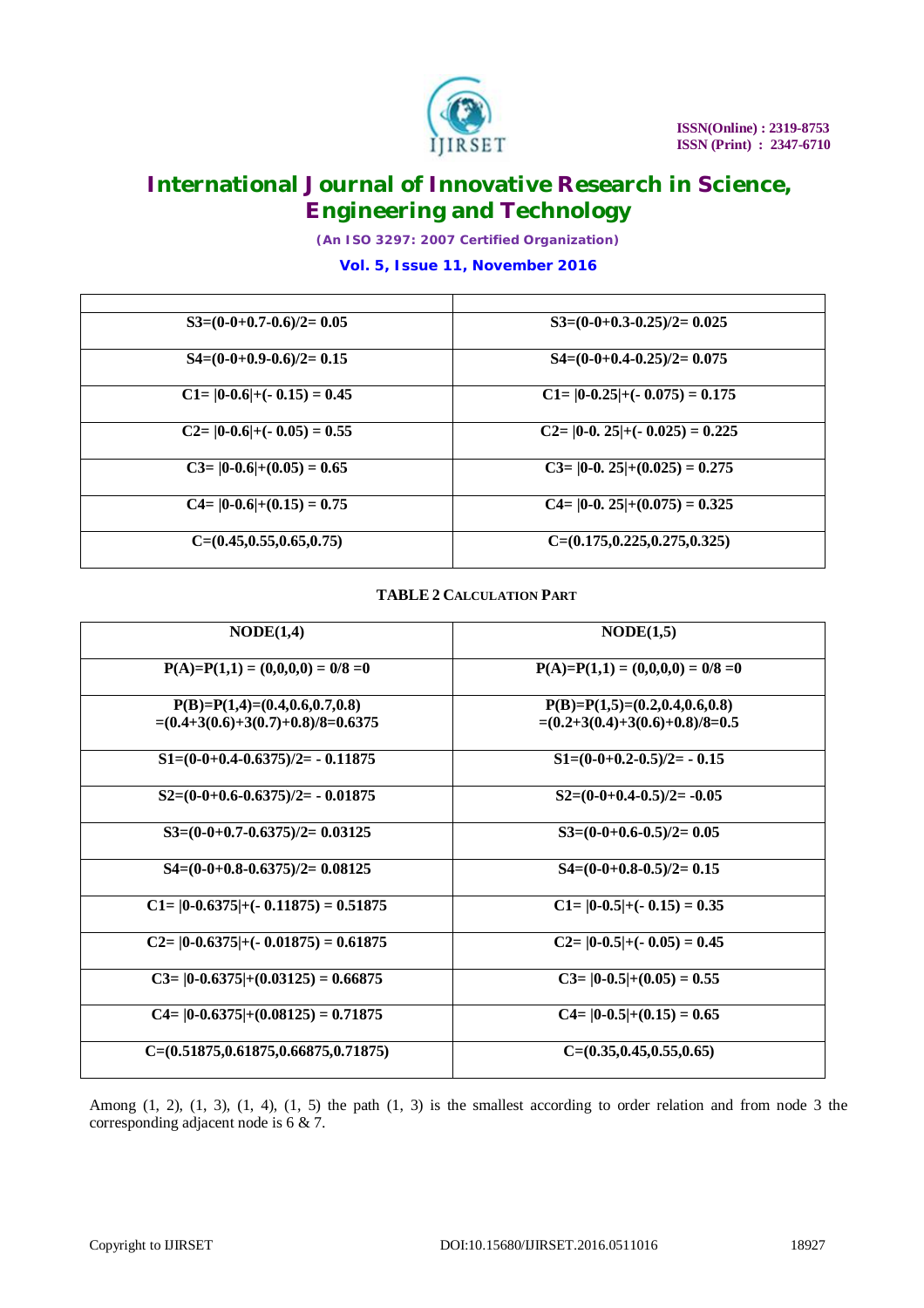

*(An ISO 3297: 2007 Certified Organization)*

**Vol. 5, Issue 11, November 2016**

#### **TABLE 3 CALCULATION PART**

| NODE(3,6)                                                            | NODE(3,7)                                                            |  |
|----------------------------------------------------------------------|----------------------------------------------------------------------|--|
| $P(A)=P(1,3)=(0.1,0.2,0.3,0.4)$<br>$=(0.1+3(0.2)+3(0.3)+0.4)/8=0.25$ | $P(A)=P(1,3)=(0.1,0.2,0.3,0.4)$<br>$=(0.1+3(0.2)+3(0.3)+0.4)/8=0.25$ |  |
| $P(B)=P(3,6)=(0.2,0.4,0.6,0.8)$<br>$=(0.2+3(0.4)+3(0.6)+0.8)/8=0.5$  | $P(B)=P(3,7)=(0.5,0.6,0.7,0.8)$<br>$=(0.5+3(0.6)+3(0.7)+0.8)/8=0.65$ |  |
| $S1=(0.1-0.25+0.2-0.5)/2= -0.225$                                    | $S1=(0.1-0.25+0.5-0.65)/2= -0.15$                                    |  |
| $S2=(0.2-0.25+0.4-0.5)/2= -0.075$                                    | $S2=(0.2-0.25+0.6-0.65)/2= -0.05$                                    |  |
| $S3=(0.3-0.25+0.6-0.5)/2=0.075$                                      | $S3=(0.3-0.25+0.7-0.65)/2=0.05$                                      |  |
| $S4=(0.4-0.25+0.8-0.5)/2=0.225$                                      | $S4=(0.4-0.25+0.8-0.65)/2=0.15$                                      |  |
| $C1 =  0.25-0.5  + (-0.225) = 0.025$                                 | $C1 =  0.25 - 0.65  + (-0.15) = 0.25$                                |  |
| $C2 =  0.25-0.5  + (-0.075) = 0.175$                                 | $C2 =  0.25 - 0.65  + (-0.05) = 0.35$                                |  |
| $C3 =  0.25-0.5  + (0.075) = 0.325$                                  | $C3 =  0.25 - 0.65  + (0.05) = 0.45$                                 |  |
| $C4 = \frac{10.25 - 0.5}{+ (0.225)} = 0.475$                         | $C4 =  0.25 - 0.65  + (0.15) = 0.55$                                 |  |
| $C=(0.025, 0.175, 0.325, 0.475)$                                     | $C=(0.25, 0.35, 0.45, 0.55)$                                         |  |

Comparing these two nodes  $(3, 6)$  and  $(3, 7)$ ,  $(3, 6)$  is shortest and the only adjacent nodes are  $9&11$ . Therefore the Shortest Path is  $1 \rightarrow 3 \rightarrow 6 \rightarrow 9 \rightarrow 11$ .

#### V. **EXPLANATION OF METHOD : 2**

The Optimal Path using Fuzzy Trident Distance is given in Method: 2 as follows:

#### A. *FUZZY TRIDENT DISTANCE*

The distance between the two fuzzy numbers are calculated by using the new technique called the Fuzzy Trident Distance as follows:

Let  $A = (a_1, a_2, a_3, a_4)$  and  $B = (b_1, b_2, b_3, b_4)$  then the Fuzzy Trident Distance is given by

$$
F_{Tri}dis \tan ce(A, B) = \left| \left\{ \frac{1}{3} \left[ (a_1 - b_1)^3 + (a_2 - b_2)^3 + (a_3 - b_3)^3 + (a_4 - b_4)^3 \right]^{1/3} \right\} \right|.
$$

#### B. *CALCULATION PART*

The Calculations to find the Fuzzy Trident Distance and Average Fuzzy Trident Distance for the following possible paths by taking the average for the calculated Fuzzy Trident Distance are shown in the table given below: [15]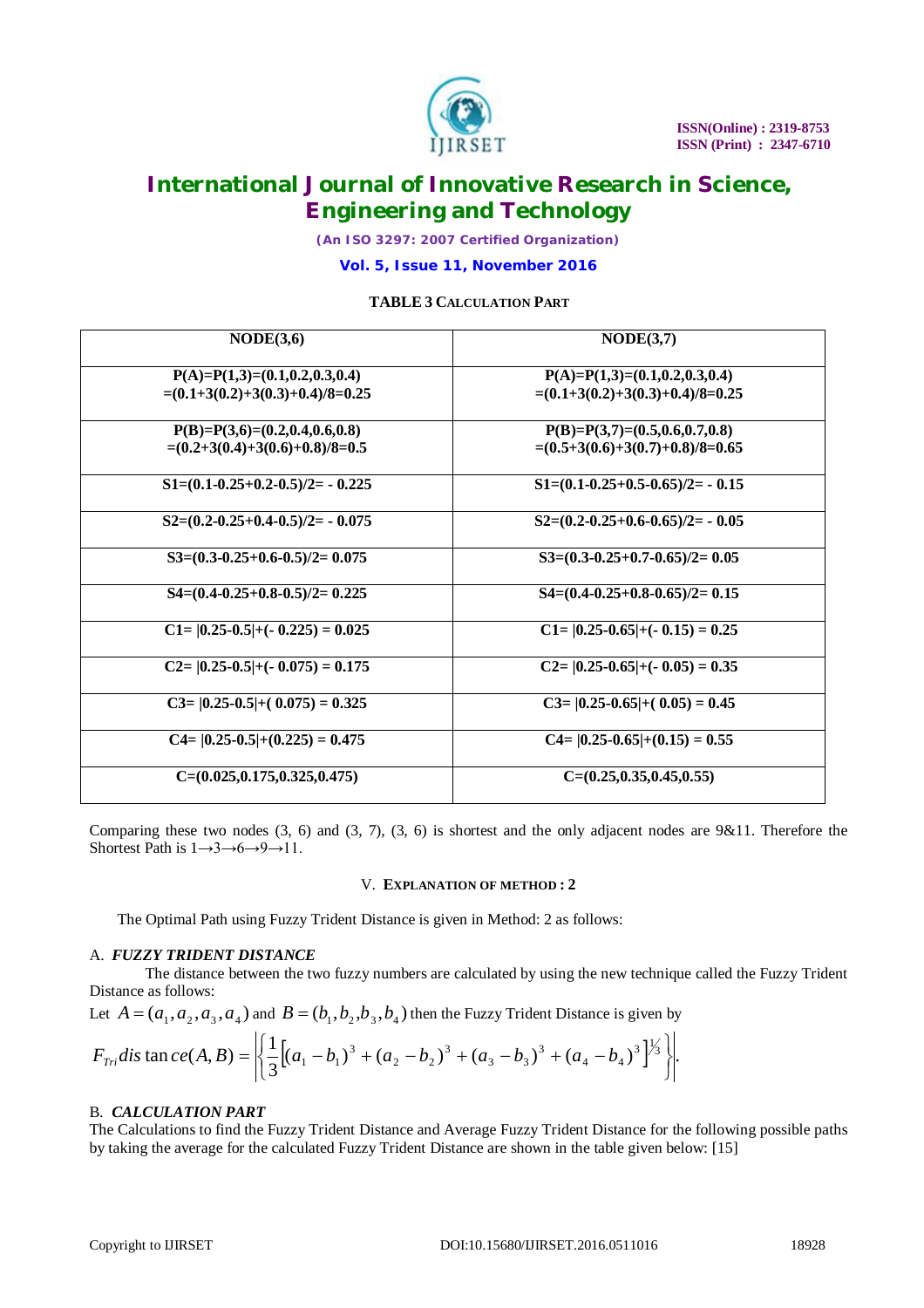

*(An ISO 3297: 2007 Certified Organization)*

**Vol. 5, Issue 11, November 2016**

### **TABLE 4 CALCULATION PART**

| <b>Possible Paths</b>                                         | Paths                                     | <b>Fuzzy Trident</b><br><b>Distance</b><br>$(F_{Tri}$ distance) | Average<br>$FTri$ distance<br>$(AvgFTridis \tan ce)$ |
|---------------------------------------------------------------|-------------------------------------------|-----------------------------------------------------------------|------------------------------------------------------|
| $1 \rightarrow 2 \rightarrow 6 \rightarrow 9 \rightarrow 11$  | $1\rightarrow 2$<br>$2 \rightarrow 6$     | 0.11006                                                         |                                                      |
|                                                               | $6 \rightarrow 9$<br>$9 \rightarrow 11$   | 0.03333                                                         | 0.071695                                             |
| $1 \rightarrow 3 \rightarrow 6 \rightarrow 9 \rightarrow 11$  | $1 \rightarrow 3$<br>$3 \rightarrow 6$    | 0.15472                                                         | 0.094025                                             |
|                                                               | $6 \rightarrow 9$<br>$9 \rightarrow 11$   | 0.03333                                                         |                                                      |
| $1 \rightarrow 3 \rightarrow 7 \rightarrow 9 \rightarrow 11$  | $1 \rightarrow 3$<br>$3 \rightarrow 7$    | 0.211653                                                        | 0.16086                                              |
|                                                               | $7 \rightarrow 9$<br>$9 \rightarrow 11$   | 0.11006                                                         |                                                      |
|                                                               | $1 \rightarrow 3$<br>$3 \rightarrow 7$    | 0.211653                                                        | 0.1392                                               |
| $1 \rightarrow 3 \rightarrow 7 \rightarrow 10 \rightarrow 11$ | $7 \rightarrow 10$<br>$10 \rightarrow 11$ | 0.06667                                                         |                                                      |
| $1 \rightarrow 4 \rightarrow 7 \rightarrow 9 \rightarrow 11$  | $1 \rightarrow 4$<br>$4 \rightarrow 7$    | 0.13264                                                         |                                                      |
|                                                               | $7 \rightarrow 9$<br>$9 \rightarrow 11$   | 0.11006                                                         | 0.12135                                              |
| $1 \rightarrow 4 \rightarrow 7 \rightarrow 10 \rightarrow 11$ | $1\rightarrow 4$<br>$4 \rightarrow 7$     | 0.13264                                                         |                                                      |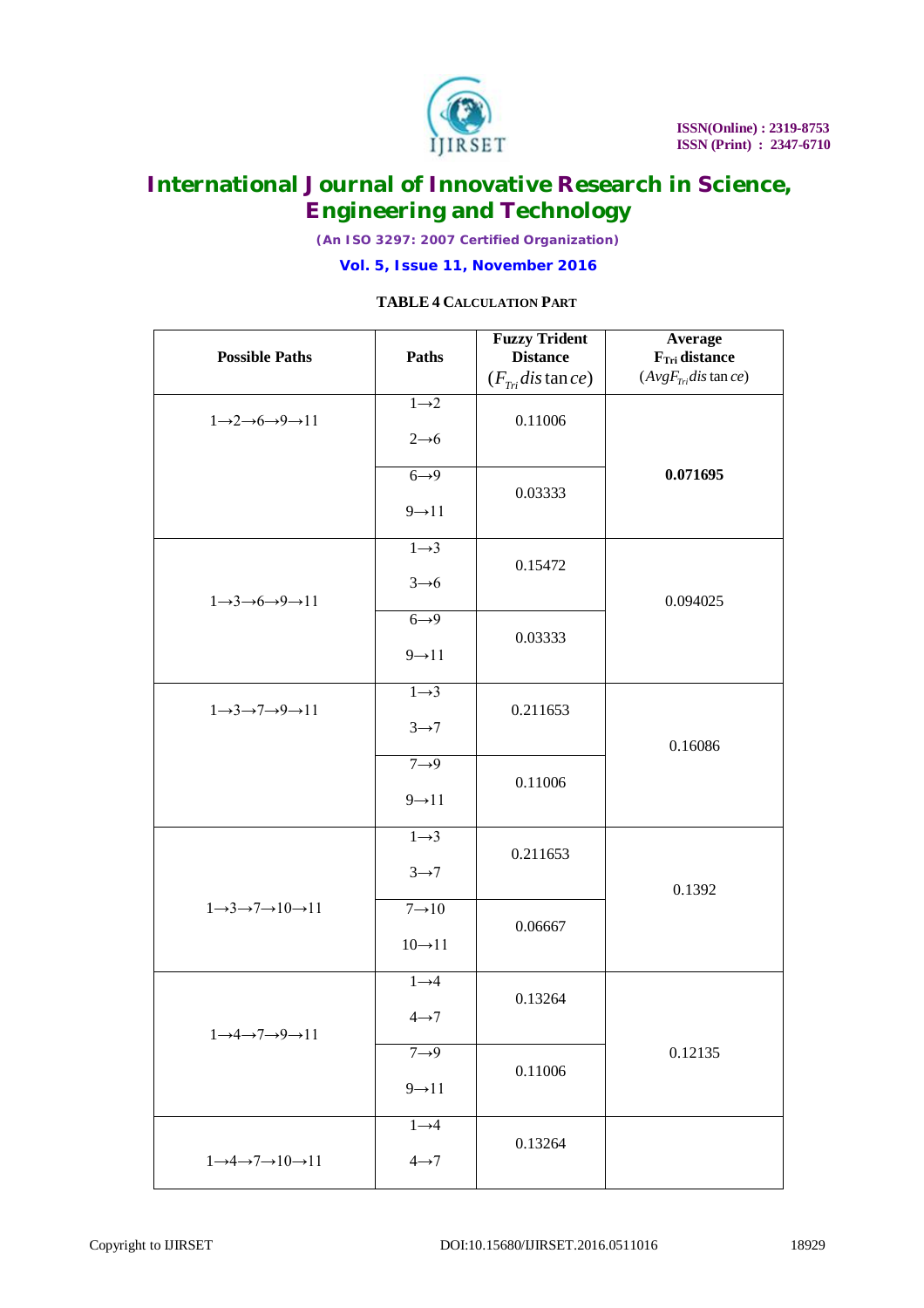

*(An ISO 3297: 2007 Certified Organization)*

### **Vol. 5, Issue 11, November 2016**

|                                                               | $7 \rightarrow 10$                        |         | 0.099655 |
|---------------------------------------------------------------|-------------------------------------------|---------|----------|
|                                                               | $10 \rightarrow 11$                       | 0.06667 |          |
| $1 \rightarrow 4 \rightarrow 8 \rightarrow 10 \rightarrow 11$ | $1\rightarrow 4$<br>$4 \rightarrow 8$     | 0.14882 |          |
|                                                               | $8 \rightarrow 10$<br>$10 \rightarrow 11$ | 0.11006 | 0.12944  |
| $1 \rightarrow 5 \rightarrow 8 \rightarrow 10 \rightarrow 11$ | $1 \rightarrow 5$<br>$5 \rightarrow 8$    | 0.05291 | 0.081485 |
|                                                               | $8 \rightarrow 10$<br>$10 \rightarrow 11$ | 0.11006 |          |

The minimum Average Trident Distance for all possible paths is 0.071695.Therefore the corresponding path  $1\rightarrow 2\rightarrow 6\rightarrow 9\rightarrow 11$  is the shortest path.

#### VI. **EXPLANATION OF METHOD: 3**

The Optimal Path using Fuzzy Sub-Trident Distance is given in Method: 3 are as follows:

#### A. *FUZZY SUB-TRIDENT DISTANCE*

The distance between the two fuzzy numbers are calculated by using the new technique called the Fuzzy Sub-Trident Distance as follows:

Let 
$$
A = (a_1, a_2, a_3, a_4)
$$
 and  $B = (b_1, b_2, b_3, b_4)$  then the Fuzzy Sub-Trident Distance is given by  
\n
$$
FS_{1/2}(\text{distance}(A, B)) = \left| \left( \frac{1}{3} [(a_1 - b_1)^3 + (a_2 - b_2)^3 + (a_3 - b_3)^3]^{\frac{1}{3}} \right) \right|.
$$

#### B. *CALCULATION PART*

The Calculations to find the Fuzzy Sub-Trident Distance and Average Fuzzy Sub-Trident Distance for the following possible paths by taking the average for the calculated Fuzzy Sub-Trident Distance are shown in the table given below:

| <b>Possible Paths</b>                                    | <b>Paths</b>                          | <b>Fuzzy Sub-</b><br><b>Trident Distance</b><br>$(FS_{\tau r}$ distance) | Average<br>FS <sub>Tri</sub> distance<br>$(AvgFStridis \tan ce)$ |
|----------------------------------------------------------|---------------------------------------|--------------------------------------------------------------------------|------------------------------------------------------------------|
| $1\rightarrow 2\rightarrow 6\rightarrow 9\rightarrow 11$ | $1\rightarrow 2$<br>$2 \rightarrow 6$ | 0.012                                                                    |                                                                  |

#### **TABLE 5 CALCULATION PART**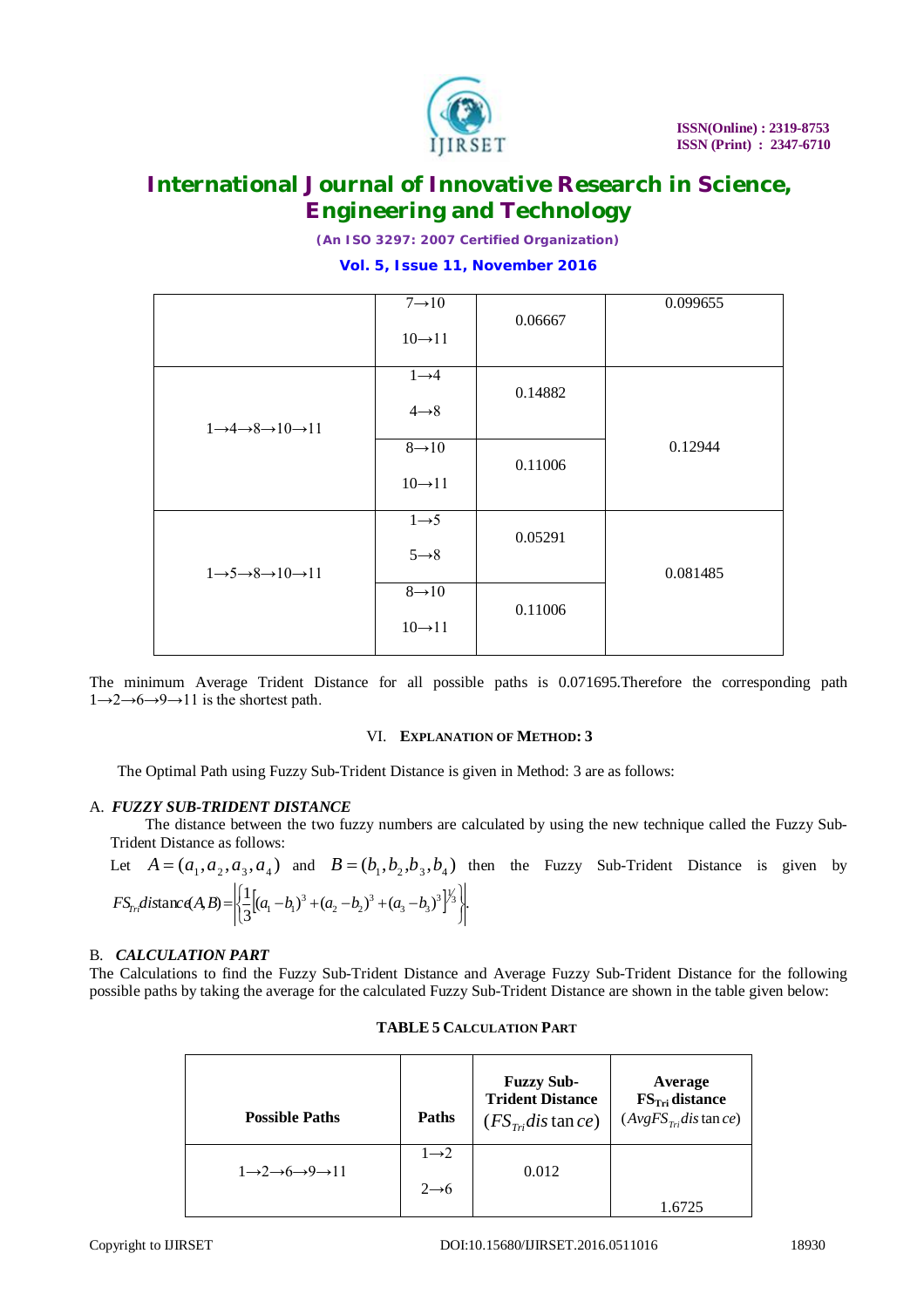

*(An ISO 3297: 2007 Certified Organization)*

### **Vol. 5, Issue 11, November 2016**

|                                                               | $6 \rightarrow 9$<br>$9 \rightarrow 11$   | 3.333            |          |
|---------------------------------------------------------------|-------------------------------------------|------------------|----------|
| $1 \rightarrow 3 \rightarrow 6 \rightarrow 9 \rightarrow 11$  | $1 \rightarrow 3$<br>$3 \rightarrow 6$    | 0.01267          | 1.6728   |
|                                                               |                                           |                  |          |
|                                                               | $6 \rightarrow 9$<br>$9 \rightarrow 11$   | 0.03333          |          |
| $1 \rightarrow 3 \rightarrow 7 \rightarrow 9 \rightarrow 11$  | $1 \rightarrow 3$<br>$3 \rightarrow 7$    | 0.064            | 0.326    |
|                                                               | $7 \rightarrow 9$<br>$9 \rightarrow 11$   | 0.012            |          |
|                                                               | $1 \rightarrow 3$<br>$3 \rightarrow 7$    | 0.064            | 0.032    |
| $1 \rightarrow 3 \rightarrow 7 \rightarrow 10 \rightarrow 11$ | $7 \rightarrow 10$<br>$10 \rightarrow 11$ | $\boldsymbol{0}$ |          |
| $1 \rightarrow 4 \rightarrow 7 \rightarrow 9 \rightarrow 11$  | $1 \rightarrow 4$<br>$4 \rightarrow 7$    | 0.02067          | 0.016335 |
|                                                               | $7 \rightarrow 9$<br>$9 \rightarrow 11$   | 0.012            |          |
| $1 \rightarrow 4 \rightarrow 7 \rightarrow 10 \rightarrow 11$ | $1 \rightarrow 4$<br>$4 \rightarrow 7$    | 0.0313           |          |
|                                                               | $7 \rightarrow 10$<br>$10\rightarrow 11$  | $\boldsymbol{0}$ | 0.01565  |
|                                                               | $1 \rightarrow 4$                         |                  |          |